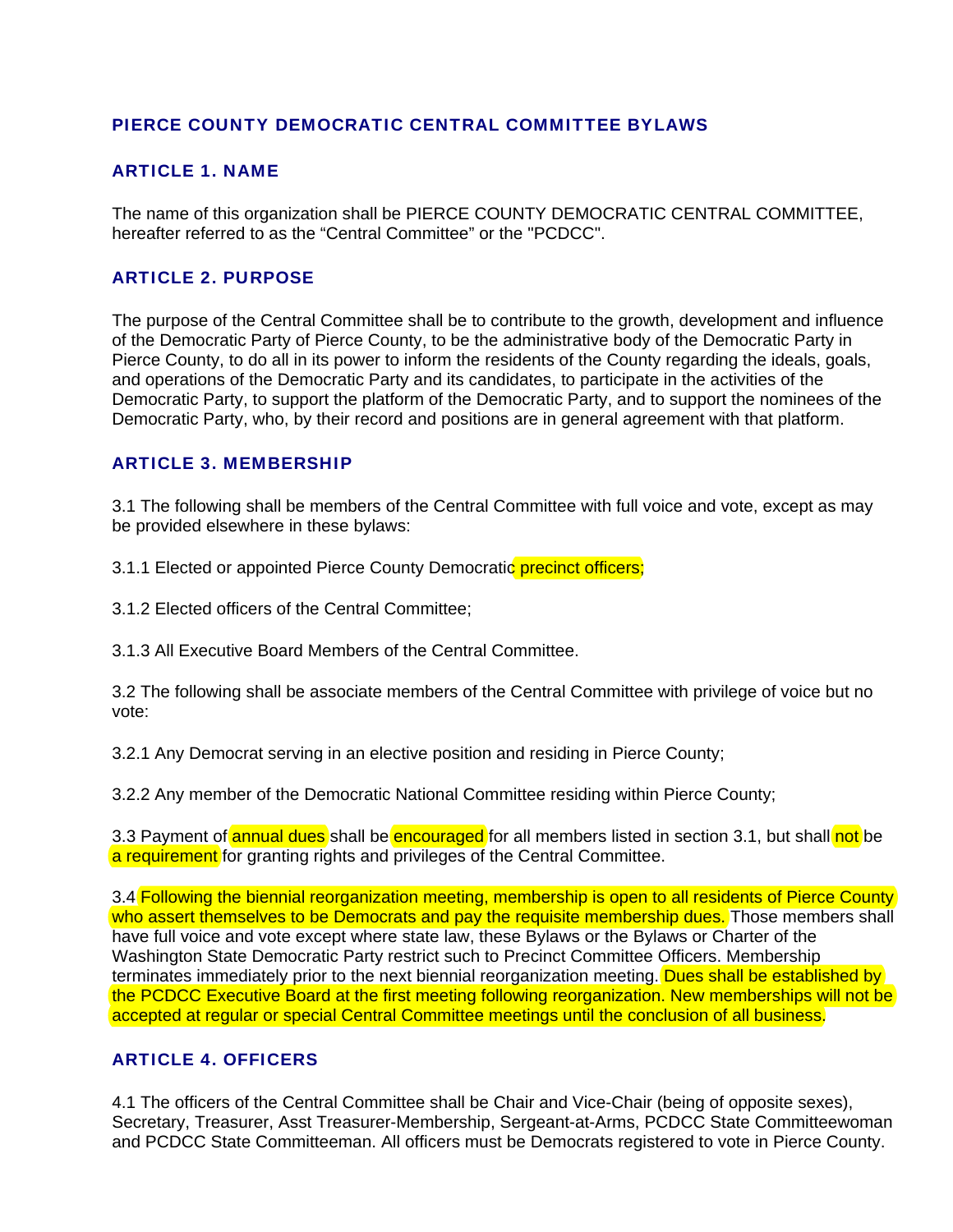4.2 Officers shall serve for two years or until their successor(s) are elected, the term of office to begin at the close of the reorganization meeting at which they are elected. The outgoing officers shall turn over all records to the incoming Chair within ten days of the election.

4.3 In the event of a vacancy in any of the elected positions, notice of the vacancy shall be announced at the next special or regular meeting of the Central Committee. At the following regular meeting of the Central Committee, an election shall be held to fill such vacancy.

4.4 At any regular meeting of the Central Committee, the organization may remove an elected officer or representative for cause by a two-thirds vote of the members eligible to vote for that office who are present and voting, provided such officer or representative has been given 20 days notice of the intent to consider removal, and notice of the proposed removal has been included in the notice of the meeting.

4.5 Only precinct committee officers shall vote for election or removal or replacement of the Chair, Vice-Chair, or representatives to the Washington State Democratic Central Committee.

4.6 Duties of Officers

#### 4.6.1 The Chair shall

a) be the chief executive officer of the Central Committee with the responsibility of overseeing the operations of the organization unless otherwise stated in these bylaws.

b) preside at all meetings of the Central Committee and Executive Board and be responsible for setting those meetings, consistent with these bylaws.

c) have the authority to appoint the members and chairs of all committees, whether standing or special, when not in conflict with the bylaws or rules of the Washington State Democratic Central Committee.

d) appoint each January an audit committee of not less than three to conduct a financial audit of the preceding calendar year and present a report to the Central Committee at the next regular meeting.

e) have the final authority to make appointments to Pierce County election boards for work at the polls and canvassing of votes.

f) be a member of the Organization of Chairs and Vice-Chairs of the Washington State Democratic Party.

g) be the spokesperson for the Central Committee.

h) appoint a parliamentarian.

i) perform any additional duties and make such additional appointments which may be necessary to carry out the purposes of the organization.

4.6.2 The Vice-Chair shall

a) preside at all meetings in the absence of the Chair.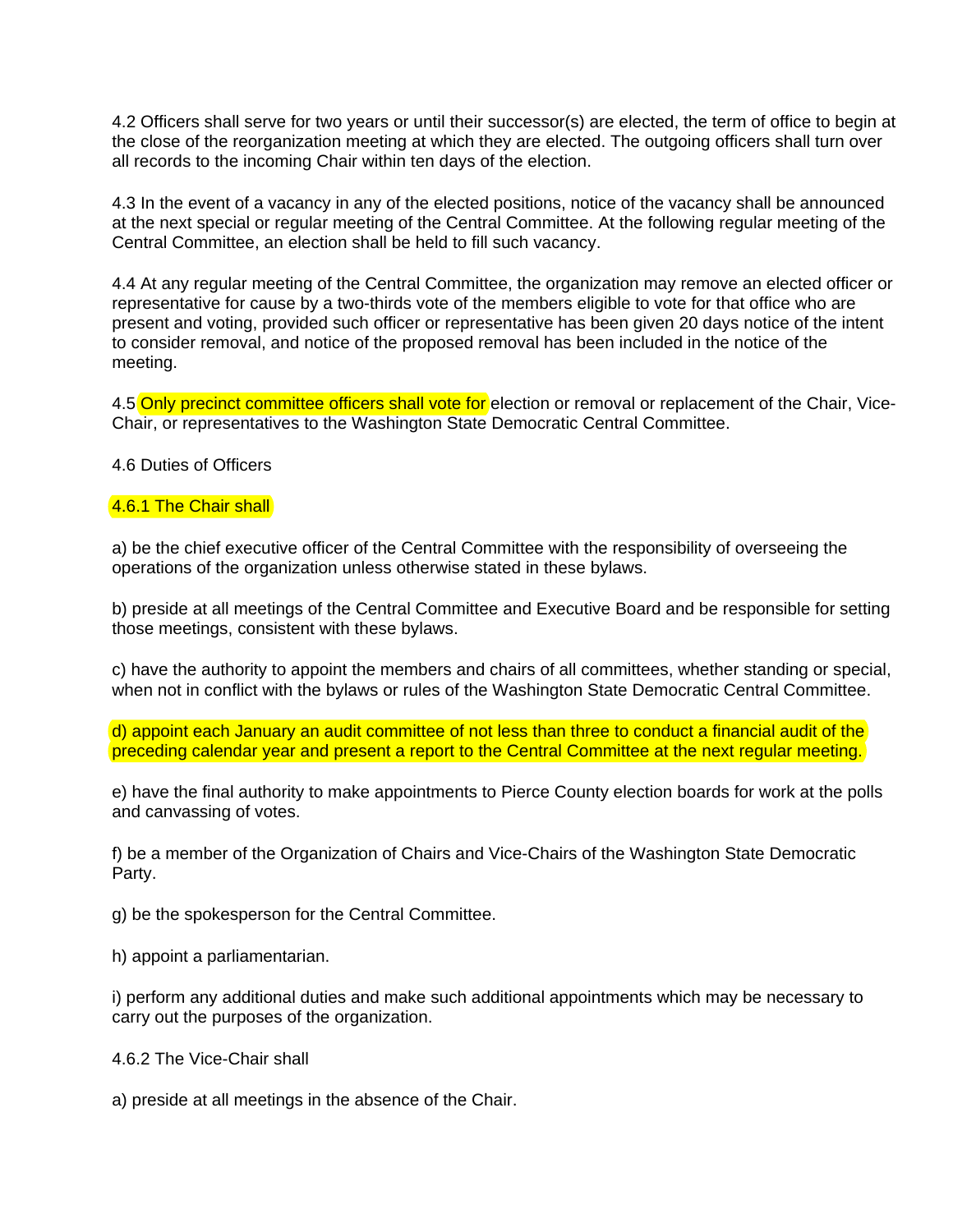b) be a member of the Organization of Chairs and Vice-Chairs of the Washington State Democratic Party.

c) otherwise aid the Chair in the performance of his or her duties.

d) assume the office of Chair, if vacant, until a new Chair is elected.

4.6.3 The Secretary shall

a) record and keep accurate minutes of all meetings of the Central Committee and Executive Board.

b) process the official correspondence of the organization.

4.6.4 The Treasurer shall

a) be the chief financial officer of the Central Committee, deposit all money received in authorized accounts of the Central Committee; sign all checks jointly with either the Chair, Vice-Chair or Secretary.

b) keep accurate records of all receipts and expenditures and prepare written financial reports to be presented at each meeting of the Executive Board and Central Committee.

c) be an ex officio member of the Budget and Finance Committee, be responsible for the preparation of the annual budget, and present the budget to the Board for its approval and transmittal to the Central Committee 30 days following the annual report of the auditing committee.

d) file all reports as required by federal or state law, including reports to the Public Disclosure Commission, and make said reports available for inspection at all Central Committee meetings.

e) disburse funds on behalf of the Central Committee only in accordance with the adopted budget and any applicable standing rules, with the following exception: exceptions not to exceed \$50.00 jointly authorized by the Chair and Treasurer, without prior approval of the Executive Board.

4.6.5 The Assistant Treasurer/Membership Chair

a) Shall perform all duties of the Treasurer as outlined in 4.6.4 when the Treasurer is not available.

b) As Membership Chair be responsible for developing and maintaining an updated list of members of the Pierce County Democratic Party.

c) The Membership Chair is also responsible for the collection of dues each year and providing members with a Membership Card.

4.6.6 The Sergeant-at-Arms shall assist the Chair by maintaining order at all meetings.

4.6.7 The State Committeewoman and the State Committeeman shall

a) represent the Pierce County Central Committee as members of the Washington State Democratic Central Committee and any sub-committees thereof to which they may be elected or appointed.

b) report regularly to the Executive Board and Central Committee.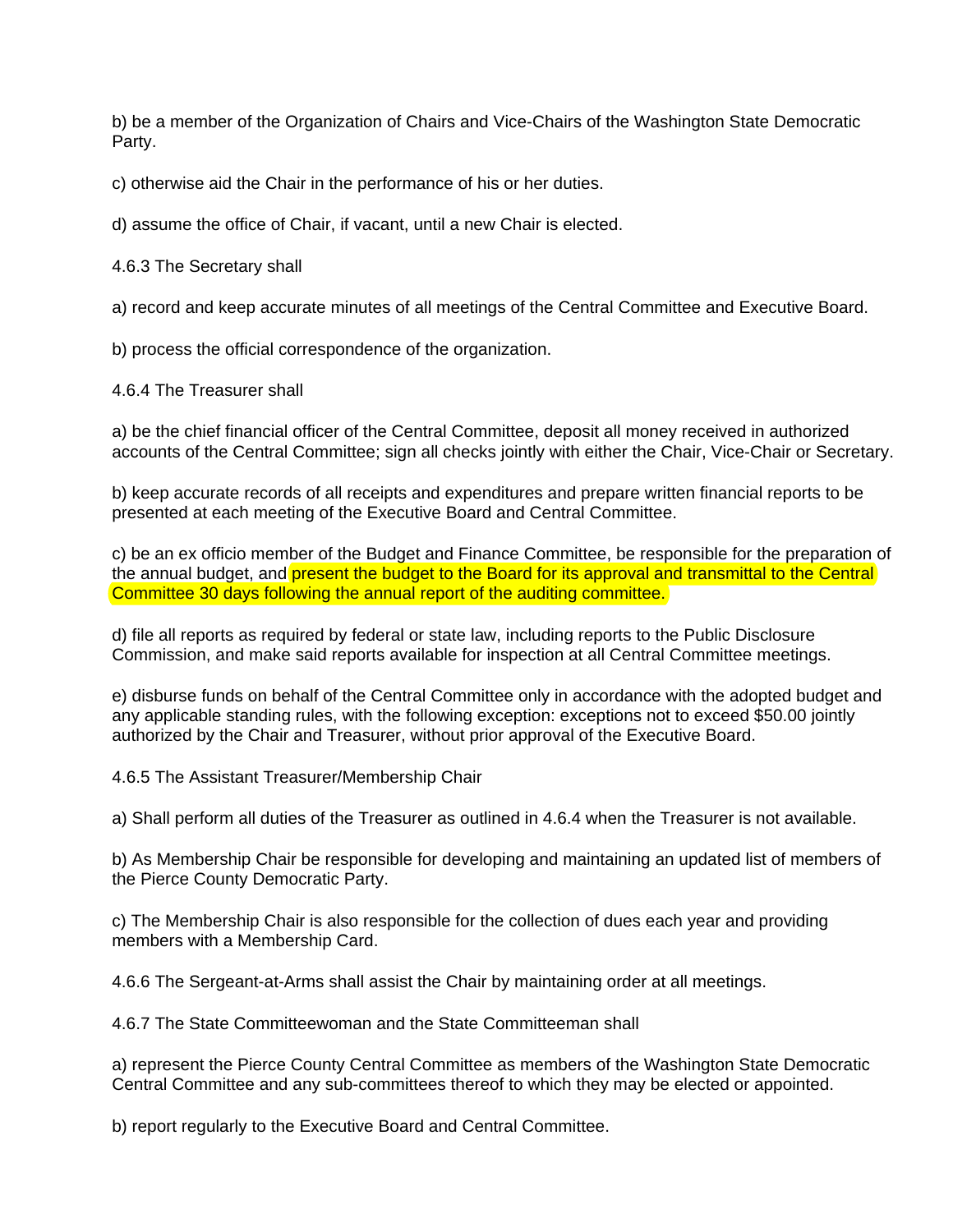# ARTICLE 5. MEETINGS

- 5.1 Biennial Reorganization Meeting
- 5.1.1 Central Committee (RCW 29A.80.030)

Following each State general election held in even-numbered years and after the certification of precinct officers by the County Auditor, the incumbent PCDCC Chair, or PCDCC Vice-Chair if the PCDCC Chair fails to do so, shall issue the call for a reorganization meeting of the Central Committee. Official written notice of the meeting shall be sent by the PCDCC Chair, via USPS first class postage paid, to each newly elected Democratic precinct committee officer within Pierce County at least ten days prior to the date of the meeting, which may be at any reasonable time or place. The meeting shall take place in Pierce County, no later than the second Saturday of the January following the State general election.

5.1.2 The Reorganization Meeting shall elect the officers of the Central Committee.

5.2 Legislative District Reorganization Meetings

### 5.2.1 Legislative District (RCW 29A.80.061)

Following each State general election held in even-numbered years and after the certification of precinct officers by the County Auditor, the incumbent LD Chair, or LD Vice-Chair if the LD Chair fails to do so, shall issue the call for a reorganization meeting of the Legislative District Committee. Official written notice of the meeting shall be sent by the LD Chair to each newly elected Democratic precinct officer within the District at least ten days prior to the date of the meeting, which may be at any reasonable time or place that does not conflict with the County Reorganization meeting. The meeting shall take place either in conjunction with the County reorganization meeting or within the Legislative District no later than the second Saturday of the January following the State general election.

5.2.2 The purpose of the reorganization meeting of each legislative district shall be to elect an LD chair and LD vice-chair of opposite sexes, secretary, treasurer, State Committeeman and State Committeewoman, representatives to the Central Committee Executive Board and such other representatives of the district as required by these bylaws or the bylaws of the legislative district organization. Only those persons elected as precinct committee officers in precincts within that district at the immediate preceding State general election may vote. The secretary and treasurer positions may be combined.

5.2.3 The term of office shall be for a period of two years, or until a successor is elected, beginning at the conclusion of the meeting at which the person is elected.

5.2.4 Vacancies shall be filled in accordance with the bylaws of the legislative district organization in which the vacancy has occurred.

5.2.5 A person may serve as LD chair or LD vice-chair of a legislative district without being an elected or appointed precinct committee officer if not prohibited by the District Bylaws.

5.2.6 Any legislative district chair who is a resident of Pierce County shall be a member of the Central Committee and serve on the Executive Board. The legislative district vice-chair, if also a resident of the county, shall have voice and vote at the Central Committee in the absence of the district chair.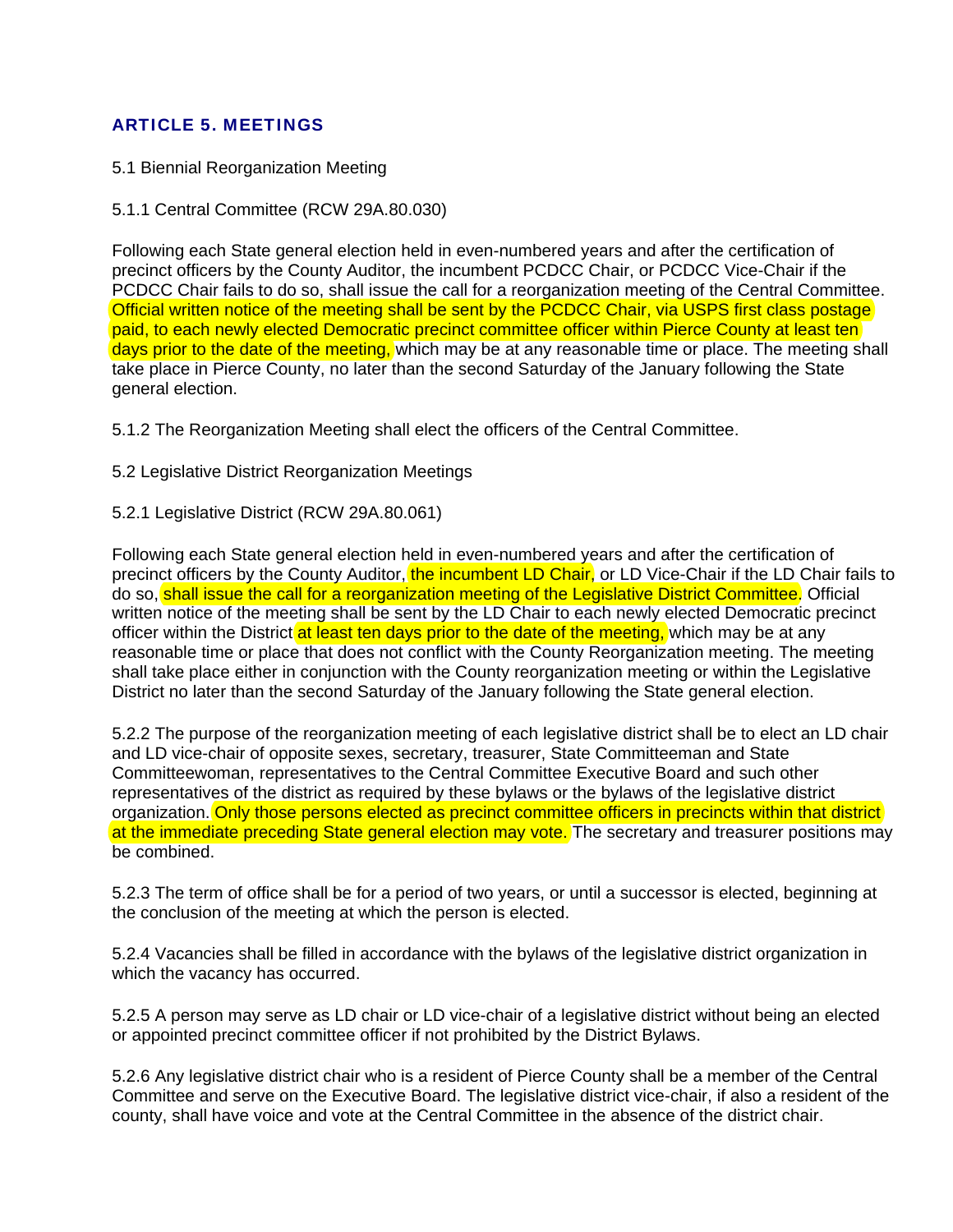5.2.7 Each legislative district chair and legislative district vice-chair shall serve as a member of the Organization of Chairs and Vice-Chairs of the Washington State Democratic Party.

5.2.8 Other duties of the legislative district officers and representatives shall be as stated in the bylaws of the respective legislative district organizations.

### 5.3 Regular Meetings

5.3.1 Regular meetings of the Central Committee shall be held quarterly, at a date, time and place to be stated in the standing rules of this organization. Every member who has provided an email address shall be notified by email and all others shall be notified by USPS post card or letter, of the date, time and place of meetings.

5.3.2 No meeting shall be postponed or eliminated so that the quarter shall pass without a meeting except when so ordered by a majority vote of the members at a previous meeting of the Central Committee.

5.3.3 Ten percent of the membership of the Central Committee, including two officers, shall constitute a quorum for conducting all business except adoption or amendment of bylaws. The Secretary shall maintain a list of elected and appointed PCOs for purposes of determining presence of a quorum.

5.3.4 Any interested person who can conduct himself or herself in accordance with these bylaws and rules of the Central Committee and in a manner which is not disruptive to the assembly shall be welcome to attend the meetings of the Central Committee and participate in discussions when recognized by the Chair.

### 5.4 Special Meetings

5.4.1 A special meeting of the Central Committee may be called by the Chair with the concurrence of the Executive Board, or at the written request of no fewer than ten members of the Executive Board.

5.4.2 The purpose of each special meeting shall be clearly stated and notice of the meeting provided to each member at least ten days prior to the date of the meeting, either by USPS first class postage prepaid, or email, where the intended recipient has indicated such as the desired method of notice or by courier.

### ARTICLE 6. FILLING PARTISAN OFFICES

The goal of the following rules is to assure that Democratic candidates compete in each election and to assure the timely submission of Democratic preferences in the event there is a vacancy where an appointment is to be made from candidates selected by the Central Committee.

6.1 Death or Disqualification of Candidate or Nominee (RCW 29A.28.011 & 29A.28.021)

6.1.1 Offices Solely Within Pierce County

A vacancy in a partisan office caused by the death or disqualification of any candidate or nominee may be filled at any time up to and including the day prior to the election for that position. An individual shall be appointed to fill such vacancy by the County Central Committee in the case of a county-wide office, based on a caucus of all elected and appointed Democratic Precinct Committee Officers of the County. For Legislative District offices the Legislative District Chair shall call a caucus of elected and appointed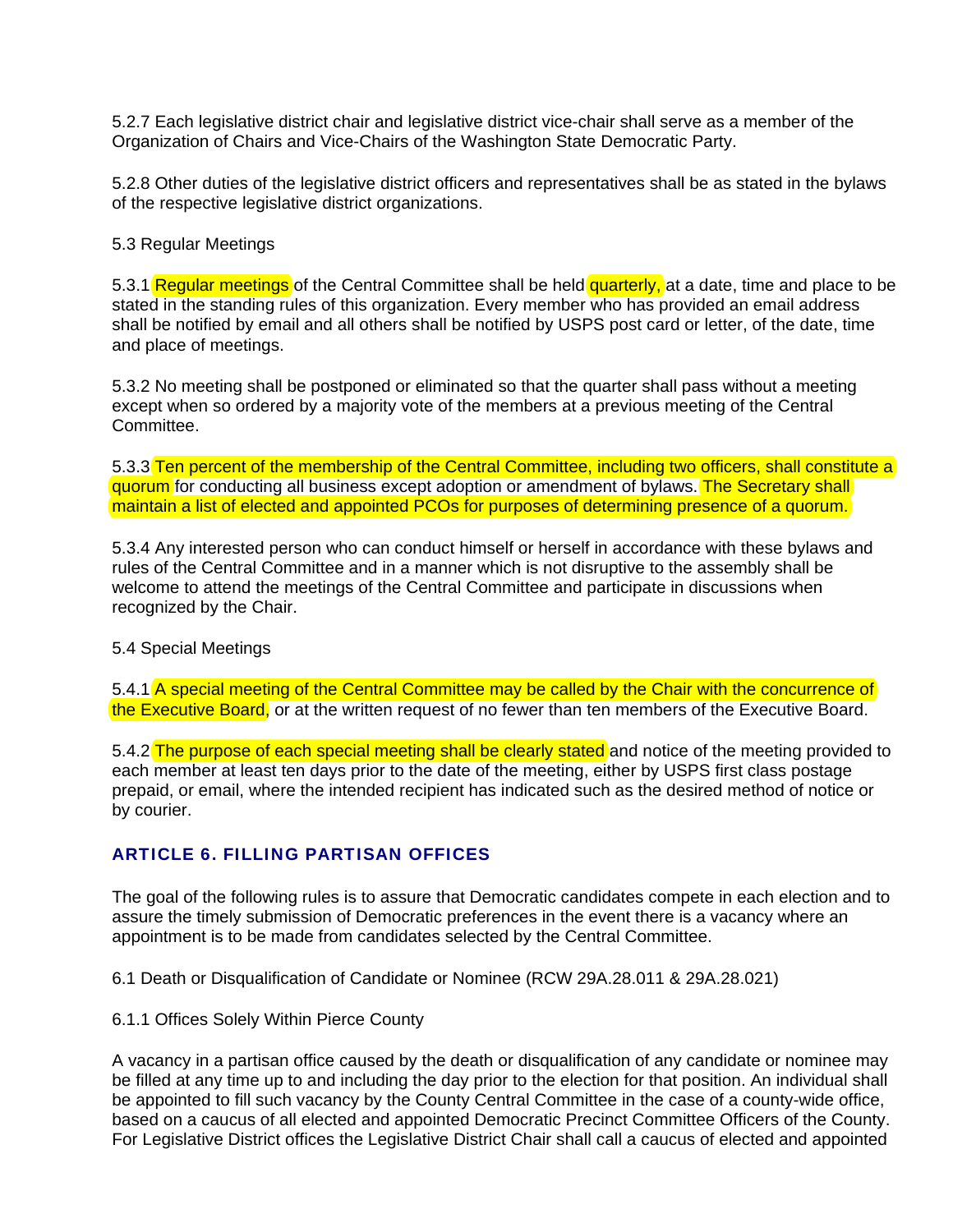Democratic Precinct Committee Officers of the LD for the purpose of selecting a replacement candidate or nominee. Appointed PCOs must have been in office at least 30 days on the date of the caucus.

6.1.2 Offices Partially within Pierce County

The County Chair, participating with the Chair(s) of other involved Counties, shall convene a caucus of elected and appointed Democratic Precinct Committee Officers of the jurisdiction to select an appointee to fill such vacancy.

- 6.2 Vacancy in Partisan Office (RCW 42.12.010)
- 6.2.1 Offices Solely Within Pierce County

Upon a vacancy caused by the death or disqualification of a Democratic officeholder, the County or Legislative District Chair shall submit to the appointing authority three nominees as selected by the Democratic Precinct Committee Officers (PCOs) of the County or the Legislative District. To determine the ranking of three candidates the PCOs shall vote for one from among the candidates. For each of the three positions in the ranking, there shall be a separate vote. The first vote shall be for those nominated to fill the first position, followed by a vote for those nominated to fill the second and then the third position. To be elected to fill each position, a nominee must receive a majority of the votes cast. Should there be three or more candidates, the person receiving the least votes shall be dropped off and the voting continue until there is one person who received a majority of votes for each position, who shall then be submitted in accordance with the ranking set by the PCOs. The County or LD Chair shall when necessary call an emergency meeting for such selection.

6.2.2 Offices Partially Within Pierce County

The County Chair, participating with the Chair(s) of other involved Counties, shall convene a caucus of elected and appointed Democratic Precinct Committee Officers of the jurisdiction to select three nominees to be submitted to the appointing authority. If necessary an emergency meeting shall be called for such selection.

### 6.3 Precinct Committee Officer Vacancies

If a vacancy occurs in the office of Precinct Committee Officer by reason of death, resignation, or disqualification of the incumbent, or because of failure to elect, the County Chair shall fill the vacancy by appointment. The appointment shall be made only upon the recommendation of the Legislative District Chair. The person so appointed must have the same qualifications as candidates when filing for election to the office for that precinct. When a vacancy in the office of Precinct Committee Officer exists because of failure to elect at a state primary, the vacancy may not be filled until after the organization meeting of the County Central Committee and the new County Chair has been selected as provided by state law and Democratic Party rules.

### 6.4 Lack of Nominee or Candidate

If a place on the ticket is vacant because no person has filed for nomination as the candidate, after the last day allowed for candidates to withdraw as provided by RCW 29A.24.131, and if the vacancy is for a state or county office to be voted on solely by the electors of Pierce County, the County Central Committee shall select and certify a candidate to fill the vacancy following a caucus of elected and appointed Democratic Precinct Committee Officers of the jurisdiction. A certificate setting forth the cause of the vacancy, the name of the person nominated, the office for which the person is nominated, and other pertinent information required in an ordinary certificate of nomination, shall be filed in the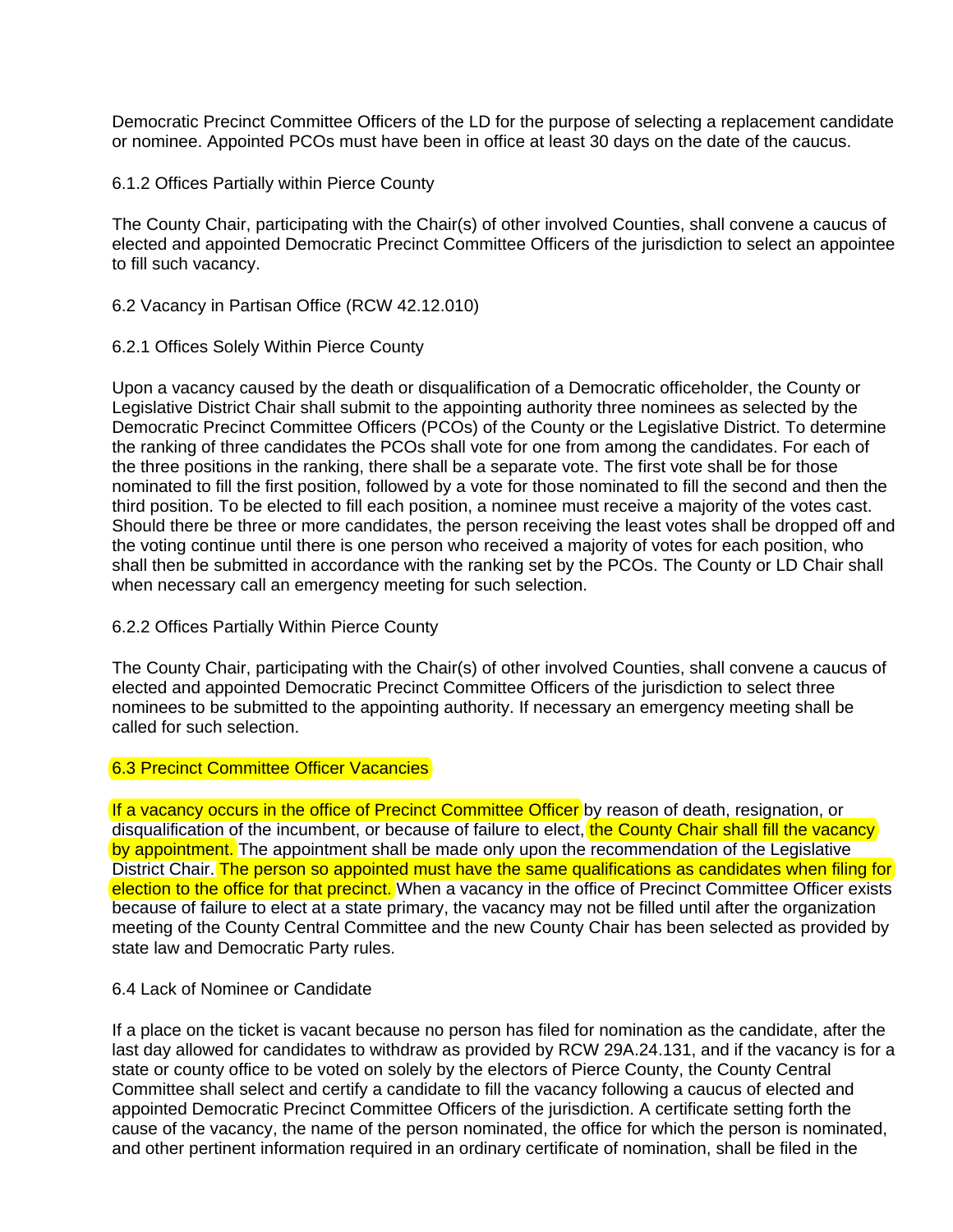proper office no later than the first Friday after the last day allowed for candidates to withdraw, together with the candidate's fee applicable to that office and a declaration of candidacy.

6.5 Candidates for Partisan Pierce County Offices

6.5.1 Prior to the date designated by the County Auditor, the PCDCC Chair shall advise the Auditor that the PCDCC will designate one person eligible to run for a Pierce County partisan office as a Democrat

6.5.2 Prior to the opening date for filing for Pierce County partisan offices, or other date specified by the County Auditor, the County Central Committee shall provide to the County Auditor a list of the names of persons entitled to file for office as a Democrat, designating one person for each position. Such list shall initially be prepared by the County Central Committee Elections Standing Committee for approval by the Executive Board and submission to the County Central Committee. Each Committee shall consider results of any straw vote taken at a Democratic Precinct Caucus if there are multiple candidates for a position.

6.5.3 Each potential Democratic candidate shall be provided the following list of guidelines:

a) Support of any non-Democratic partisan candidates shall be discouraged. A clear drawing of distinctions and differences between candidates in a friendly, informational, non-confrontational fashion shall be encouraged.

b) All Democratic candidates shall encourage their supporters to vote for Democratic candidates only.

c) Advertisements, media, field plans, events and other campaign activities are encouraged to be coordinated between campaigns, to the extent permitted by law, and, where possible and appropriate, shared in whole or in part to better promote the general Democratic message.

# ARTICLE 7. EXECUTIVE BOARD

7.1 The Chair of the Central Committee shall Chair the Executive Board and the Executive Board shall include the following:

7.1.1 The officers of the Central Committee.

7.1.2 Three elected representatives from each legislative district a major portion of which lies within Pierce County. At least two of those representatives must be precinct officers and, when practical, the positions should be divided between men and women.

7.1.3 Any legislative district chair who is a resident of Pierce County, or, in his/her absence, the vicechair.

7.1.4 The immediate past chair of the Central Committee.

7.1.5 One representative of the Pierce County Young Democrats.

7.1.6 One representative of the Federated Women's Clubs of Pierce County.

7.1.7 The president of the Pierce County Democratic Luncheon Club.

7.1.8 All presidents of legislative district Democratic clubs who are residents of Pierce County.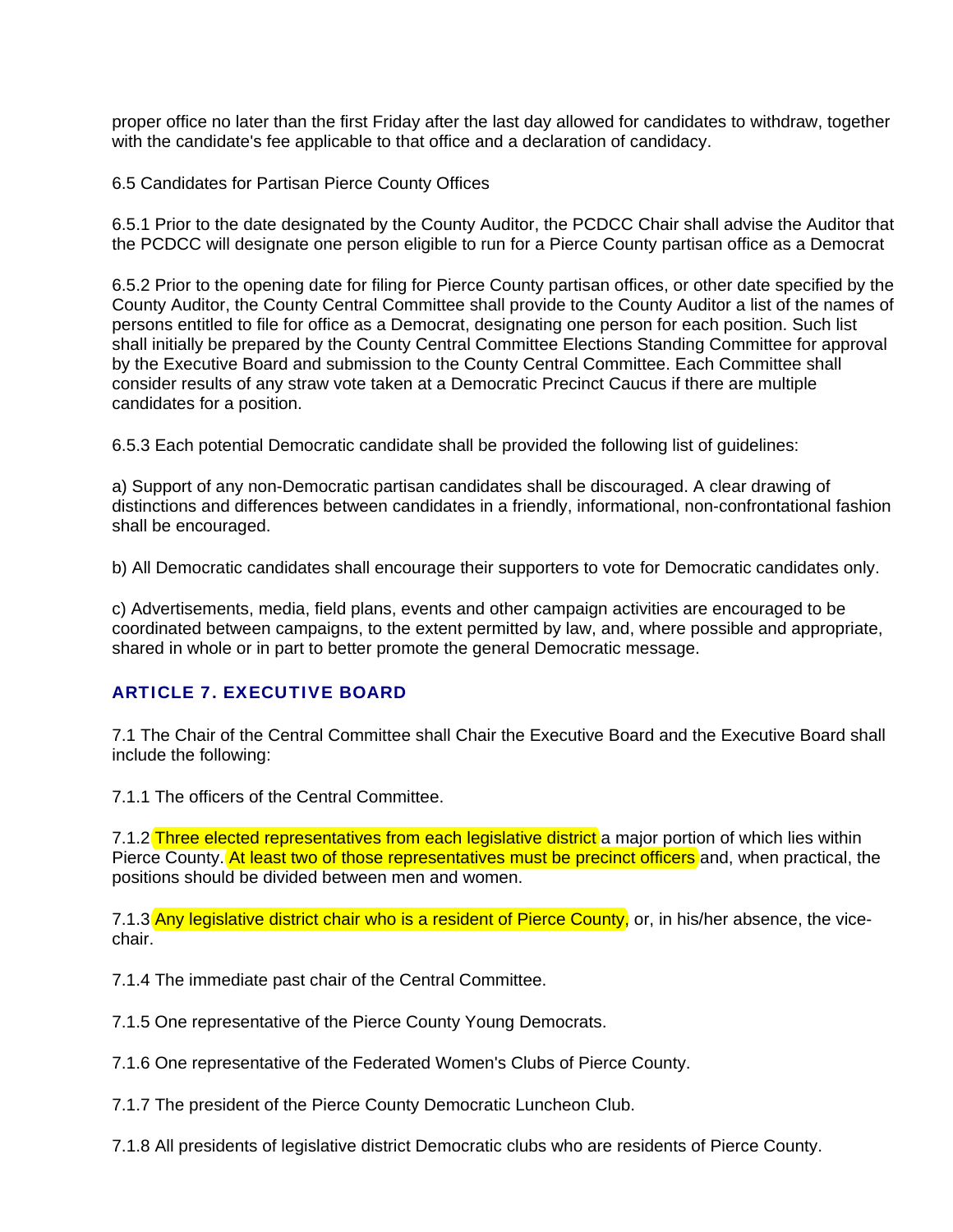7.1.9 Up to eight (8) at large positions to facilitate community outreach, to be selected by the Chair and confirmed by the seated Executive Board or Central Committee; to include representatives from the African American Community, the Asian Community, the Hispanic Community, the Gay and Lesbian Communities, the Native American Community, Veterans, and the Arab Community.

7.1.10 Any elected Congressional District Representative who resides in Pierce County.

7.2 Meetings

7.2.1 The Executive Board shall meet at least once each month on a regular date, time and place to be stated in the standing rules of the Central Committee.

7.2.2 No meeting shall be postponed or eliminated so that a month shall pass without a meeting except by majority vote of the Executive Board at a previous meeting.

7.2.3 A special meeting of the Executive Board may be called by the Chair or at the request of ten of its members, provided that all members are notified in writing at least ten days prior to the meeting. The notice shall include the date, time, place and purpose of the meeting.

7.2.4 A quorum shall be the number of members attending a properly noticed meeting, providing that at least one Executive Board member is present from each LD.

7.2.5 A vacancy on the Executive Board, other than that of an officer of the Central Committee shall be filled by the vacant member's organization.

7.2.6 The Executive Board shall have the authority to take action on behalf of the Central Committee when circumstances dictate that a specific matter must be acted upon before it would be possible to bring the matter to the full Central Committee.

7.3 The Executive Board is the body which may recommend employment positions and salaries. A proposal for an employment position and salary shall be presented by the Executive Board to the Central Committee for its action.

### ARTICLE 8. COMMITTEES

### 8.1 Standing Committees

8.1.1 The Central Committee shall establish a Budget and Finance Committee, an Elections Committee, African-American Caucus, Affirmative Action Committee and other committees as necessary. The Elections Standing Committee shall recommend, to the Executive Board, endorsements or positions regarding candidates, ballot measures and persons who are entitled to run as Democrats in Pierce County partisan elections.

8.1.2 Each committee shall have no fewer than six members. A committee member need not be a precinct officer. The makeup of the committee should be representative of both sexes and all legislative districts whenever possible.

8.1.3 Members of each standing committee shall be appointed by the Chair only with the concurrence of the chair of the district which the member represents, unless required to be elected or appointed in some other way by these bylaws or the Washington State Democratic Central Committee.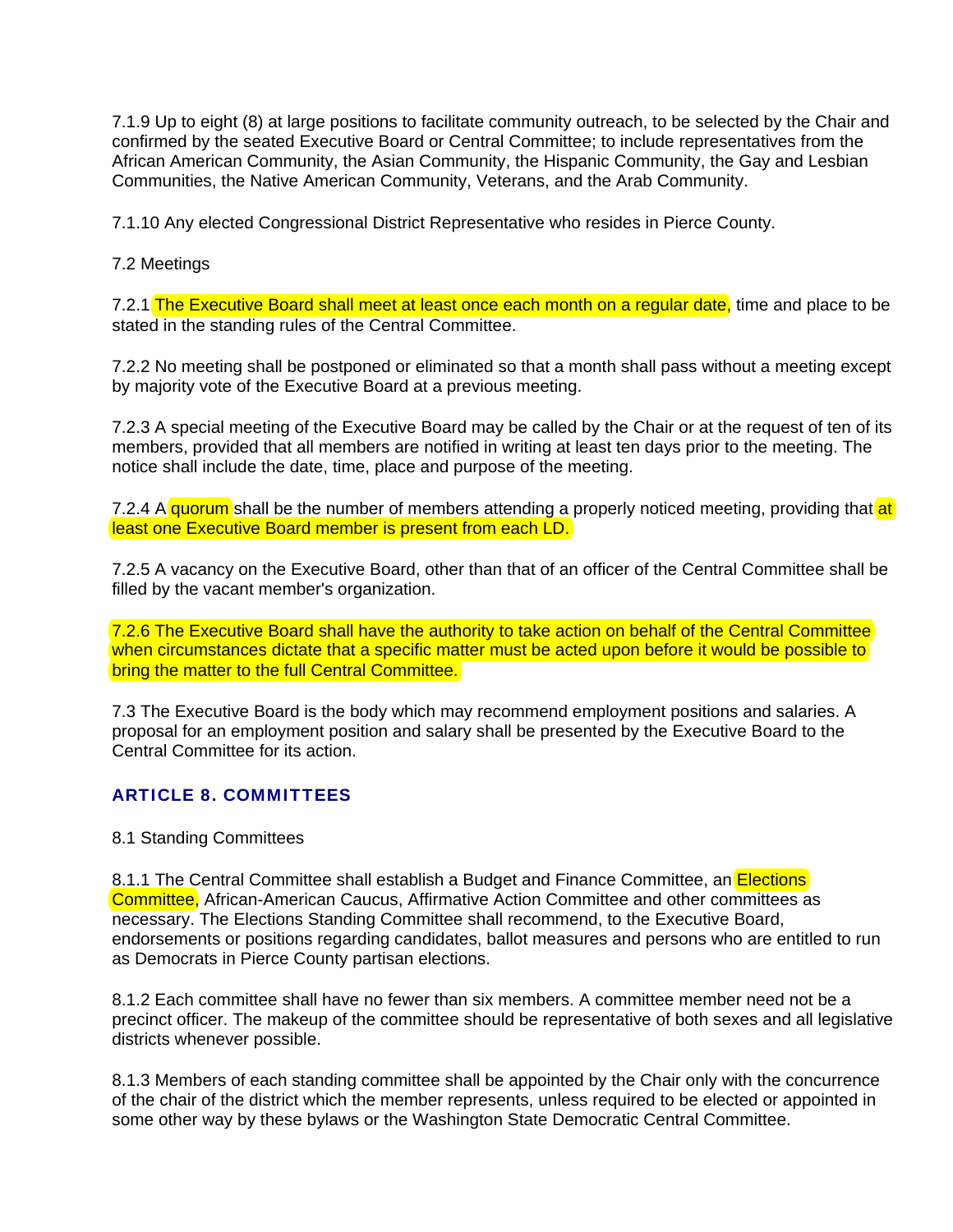8.1.4 The Chair shall designate a chair for each standing committee. Each committee chair shall call the meetings, set the agenda, preside at the meetings, and designate a person from the committee to make a report to the Central Committee or Executive Board.

8.1.5 The scope of each standing committee shall be determined by the Central Committee.

8.1.6 A vacancy on a standing committee shall be filled by the Chair in the same manner as the original appointment.

8.1.7 A resignation from a standing committee shall be offered in writing to the chair of the committee unless it is the resignation of the chair, which shall be offered to the Central Committee Chair.

8.2 Special Committees

8.2.1 The Chair shall establish such special committees as are necessary to carry out the purposes of the Central Committee.

8.2.2 The Chair shall designate the members and chair of each special committee.

8.2.3 The Chair shall specify the purpose and duration of any special committee.

# ARTICLE 9. CANDIDATE SUPPORT

9.1 It is the intent of the PCDCC to support qualified candidates seeking political office for both partisan and non-partisan office. To that end, the Elections Committee shall identify individuals who adhere to Democratic principles that can be demonstrated in the following ways: by Democratic Party activity, community activism, reputation among Democrats and statements they make supporting the Democratic Party and/or fellow Democrats.

9.2 Endorsements (Permits candidate to list PCDCC endorsement in advertising.)

9.2.1 A candidate seeking endorsement of the PCDCC shall indicate such desire to the Chair of the Elections Committee, either directly or through any member of the Executive Board. The Elections Committee may invite candidates chosen by the Committee to be interviewed for possible endorsement.

9.2.2 The Elections Committee shall conduct an investigation, through interviews or otherwise, of candidates for office and make recommendations for endorsement by the PCDCC. As to Pierce County partisan elective office, the Elections Committee may recommend endorsement of up to three (3) candidates per position.

9.2.3 When time permits, the PCDCC Chair shall call a meeting of the full Central Committee to discuss Elections Committee recommendations and either adopt or modify such recommendations. Each member of the Elections Committee shall have the opportunity to explain her or his support of or opposition to any candidate. Should timing not permit, the Executive Board may undertake the endorsement function.

9.3 Financial Support (Monetary or in-kind contributions.)